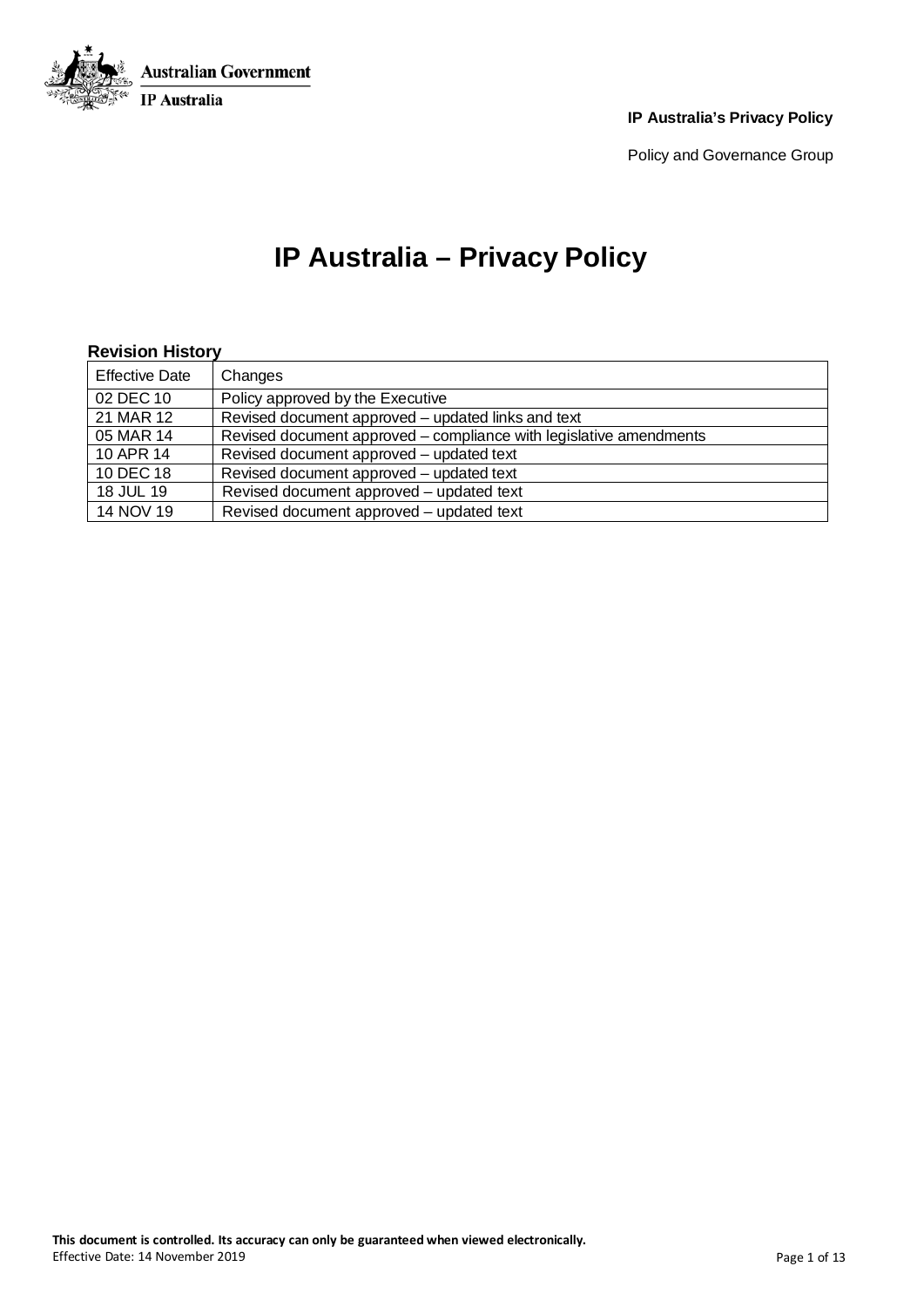Policy and Governance Group

# **Contents**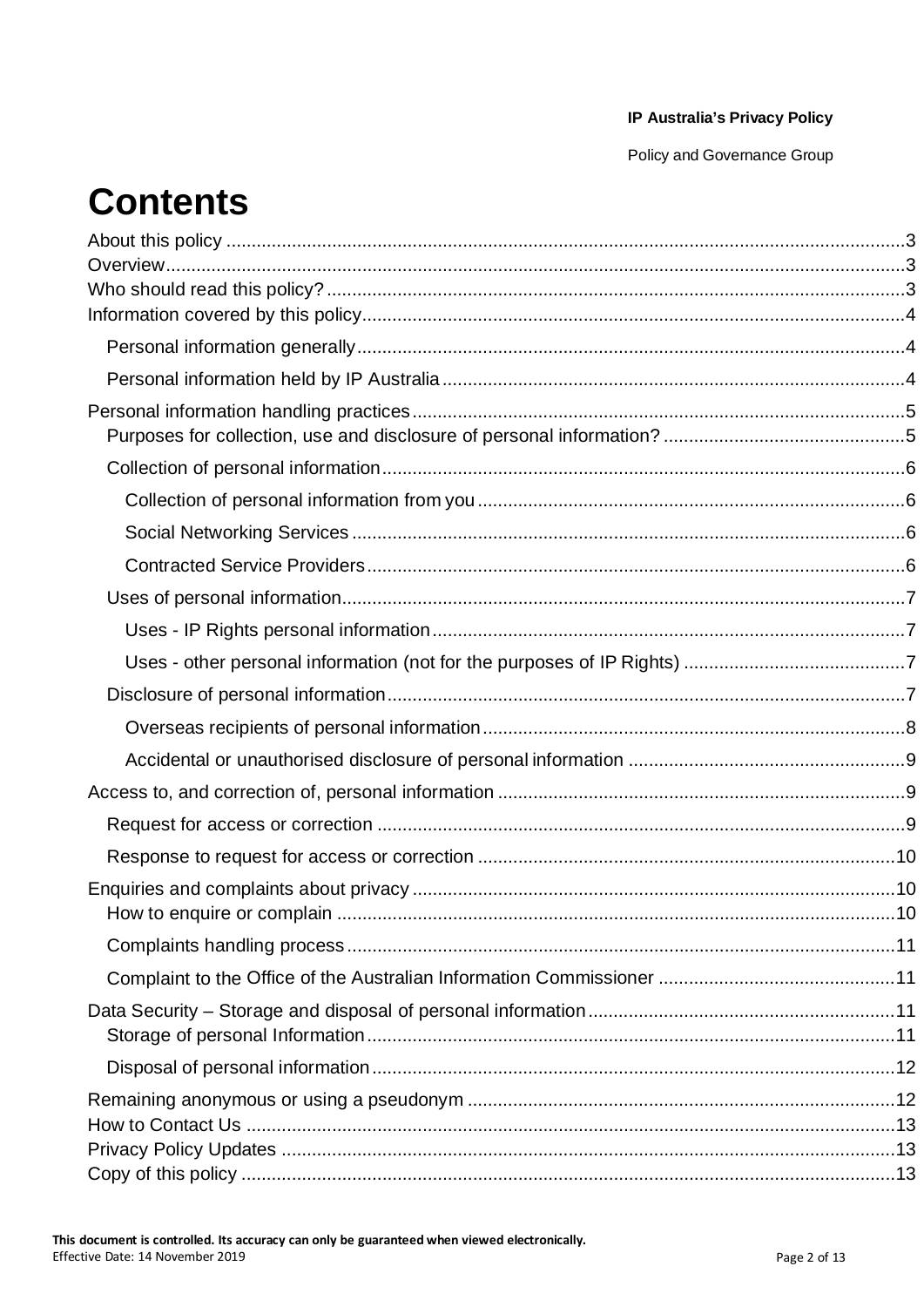# **About this policy**

The *Privacy Act 1988* (**Privacy Act**) requires entities bound by the Australian Privacy Principles (**APPs**) to have a privacy policy. IP Australia's Privacy Policy (**Policy**) outlines the personal information handling practices of IP Australia.

The specific legal obligations of IP Australia when collecting and handling your personal information are outlined in the Privacy Act and in particular in the APPs found in that Act. Detailed information about the Privacy Act and the APPs can be found on the website of the Office of the Australian Information [Commissioner](https://www.oaic.gov.au/) (**OAIC**).

# **Overview**

IP Australia is the Australian Government agency responsible for administering Australia's intellectual property (IP) rights system, specifically trade marks, patents, designs and plant breeder's rights. We are a prescribed agency within the Department of Industry, Innovation and Science. For more information about IP Australia visit: [https://www.ipaustralia.gov.au/.](https://www.ipaustralia.gov.au/)

We collect, hold, use and/or disclose your personal information under the following legislation:

- *Patents Act 1990;*
- *Trade Marks Act 1995;*
- *Designs Act 2003;*
- *Plant Breeder's Rights Act 1994;*
- *Regulations* made under those Acts*.*

If you require more detailed information regarding the handling of personal information collected under above legislation, or on IP Australia's current personal information holdings, please see the IP Australia – [Information](https://www.ipaustralia.gov.au/about-us/agency-overview/privacy-policy/information-digest) Digest.

For details on the information collected by our website, see IP Australia's Website Usage [Information](https://www.ipaustralia.gov.au/about-us/agency-overview/privacy-policy/website-usage) Policy.

## **Who should read this policy?**

The Policy is written primarily for the benefit of our customers and staff (whether teleworking or located in the Canberra or Melbourne offices).

You should read this Policy if you are:

- an owner or an applicant for an Intellectual Property Right (IP Right);
- an attorney or agent for an applicant or owner;
- an individual whose personal information may be given to or held by IP Australia (including customers making general enquiries using our Contact Centre);
- a contractor, consultant, supplier or vendor of goods or services to IP Australia;
- a person seeking employment with IP Australia; or
- an IP Australia employee.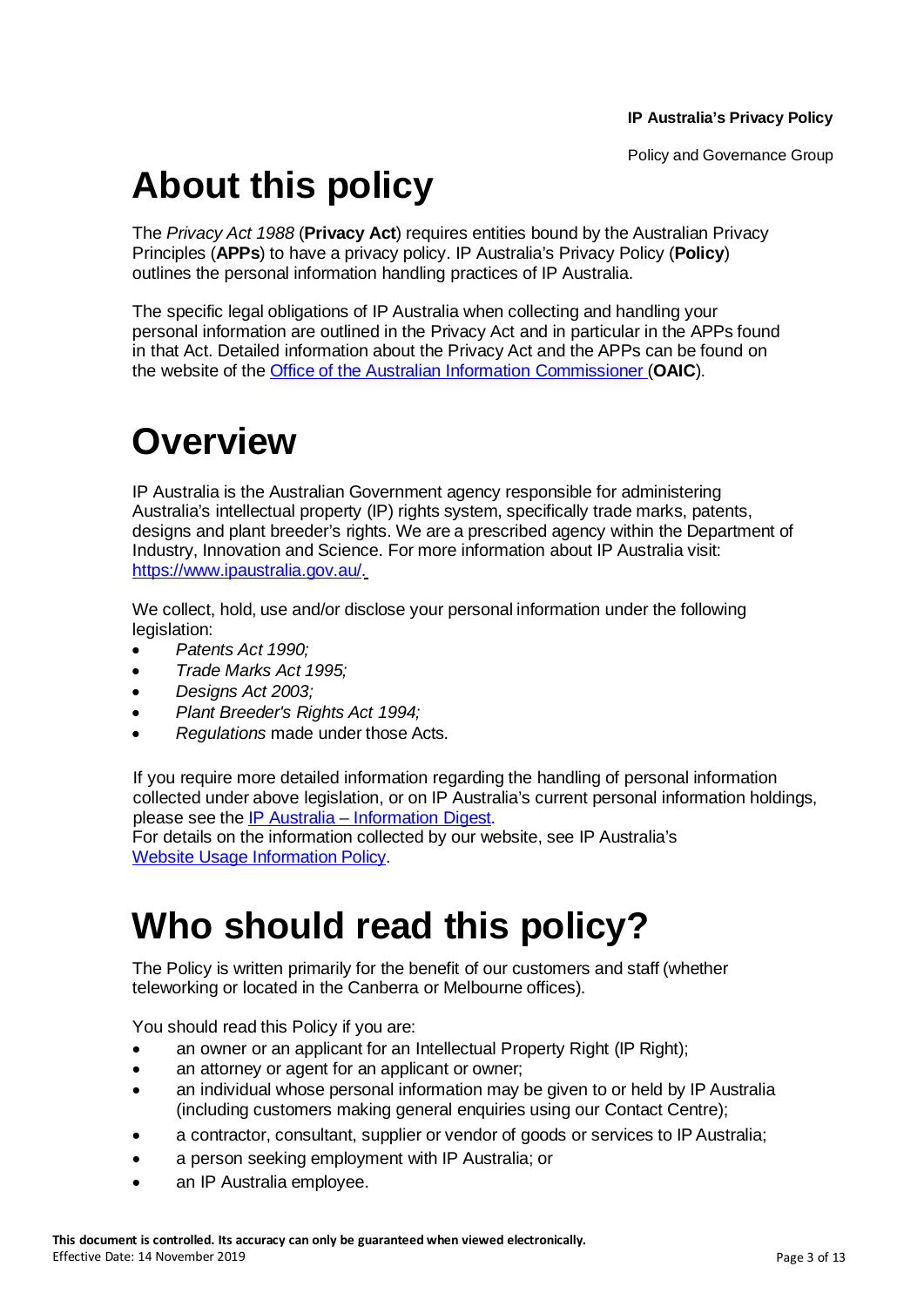# **Information covered by this policy**

### **Personal information generally**

The Privacy Act only provides protection for personal information. If IP Australia does not collect your personal information, the Privacy Act and this policy will not apply.

Section 6 of the Privacy Act defines 'personal information' as:

*…information or an opinion about an identified individual, or an individual who is reasonably identifiable:*

- *(a) whether the information or opinion is true or not: and*
- (b) *whether the information or opinion is recorded in a material form or not*.

Personal information includes information such as:

- your name or address;
- bank account details and credit card information:
- photos; and
- information about your opinions and what you like.

### **Personal information held by IP Australia**

IP Australia collects personal information on owners and applicants of Intellectual Property Rights (IP Rights), attorneys or agents for an applicant or owner of IP Rights, contractors, suppliers or vendors of goods or services to IP Australia and IP Australia employees.

IP Australia collects personal information mainly for the purposes of:

- assessment of applications for IP rights and other administration of IP rights in Australia;
- responding to customer enquiries via our Contact Centre; and
- managing our staff and contractors.

The personal information we may collect includes:

- name and date of birth;
- marital status and details of family members;
- gender;
- address (for correspondence and address for legal service and may include your home address);
- contact details, such as email address, fax and telephone numbers;
- information about applications for an IP Right, opposition to another's IP Right or ownership of an IP Right;
- financial information such as debts, bank account, credit card details and results of bankruptcy checks;
- declarations of pecuniary interest;
- occupation, employment and position, qualifications, work experience, professional memberships, referee reports, employment history and academic record;
- disciplinary records of patent and trademark attorneys including conduct;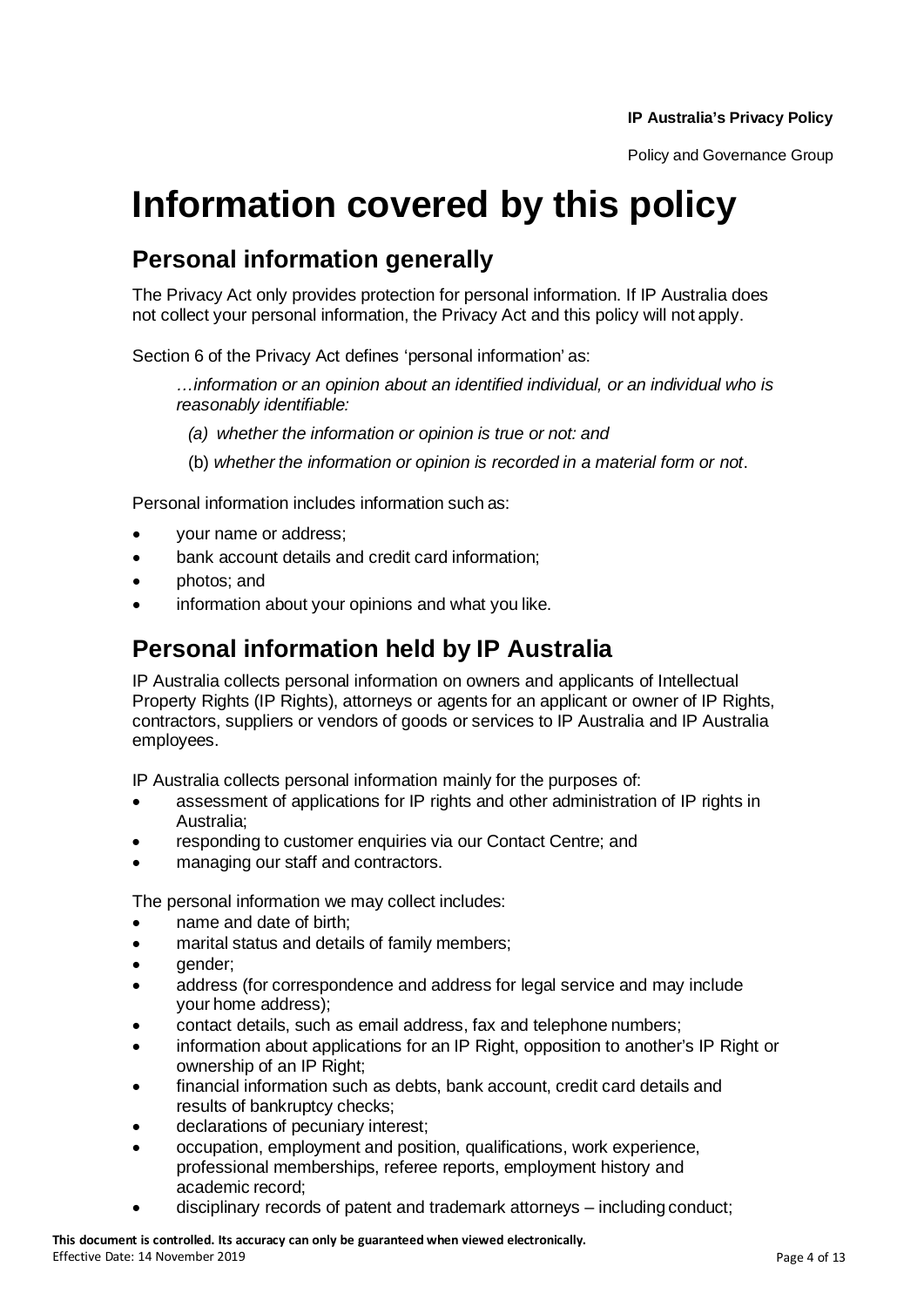Policy and Governance Group

- employee and contractor information and files, including leave, building and systems access, photograph and security clearance level;
- employee performance and remuneration arrangements;
- passport details, visas and overseas travel;
- citizenship or immigration status;
- business details (Australian Business Number and Australian Company Number); and
- Tax File Numbers of employees, contractors and vendors.

IP Australia may also collect sensitive information (a particular type of personal information under the Privacy Act), where relevant to our functions and activities, such as:

- information concerning personal circumstances (such as a medical history or other health- related information);
- sexual orientation;
- disabilities:
- racial and ethnic origin;
- criminal convictions and intelligence, including security assessments; and
- religious affiliation.

Note that from time to time, IP Australia receives unsolicited personal information. In the case of our Contact Centre, unsolicited personal information will be contained in a 'Commonwealth record'. As such, it will be retained until it can be destroyed in accordance with the applicable National Archives of Australia Records Disposal Authority.

# **Personal information handling practices**

### **Purposes for collection, use and disclosure of personal information?**

IP Australia will only collect the personal information needed to perform our functions and to undertake our activities.

IP Australia collects personal information to enable us to:

- process applications for IP Rights;
- maintain our records of in-process/lapsed/granted/registered IP Rights;
- process service requests or notices in relation to IP Rights;
- contact applicants and owners of IP Rights and people who make service requests or file notices with us;
- perform other functions under the IP Rights legislation we administer including publishing information on our Registers and in the Official Journals;
- perform employment and personnel functions in relation to IP Australia employees and contractors;
- handle complaints (including privacy complaints);
- manage correspondence with the public;
- perform our administrative functions and activities;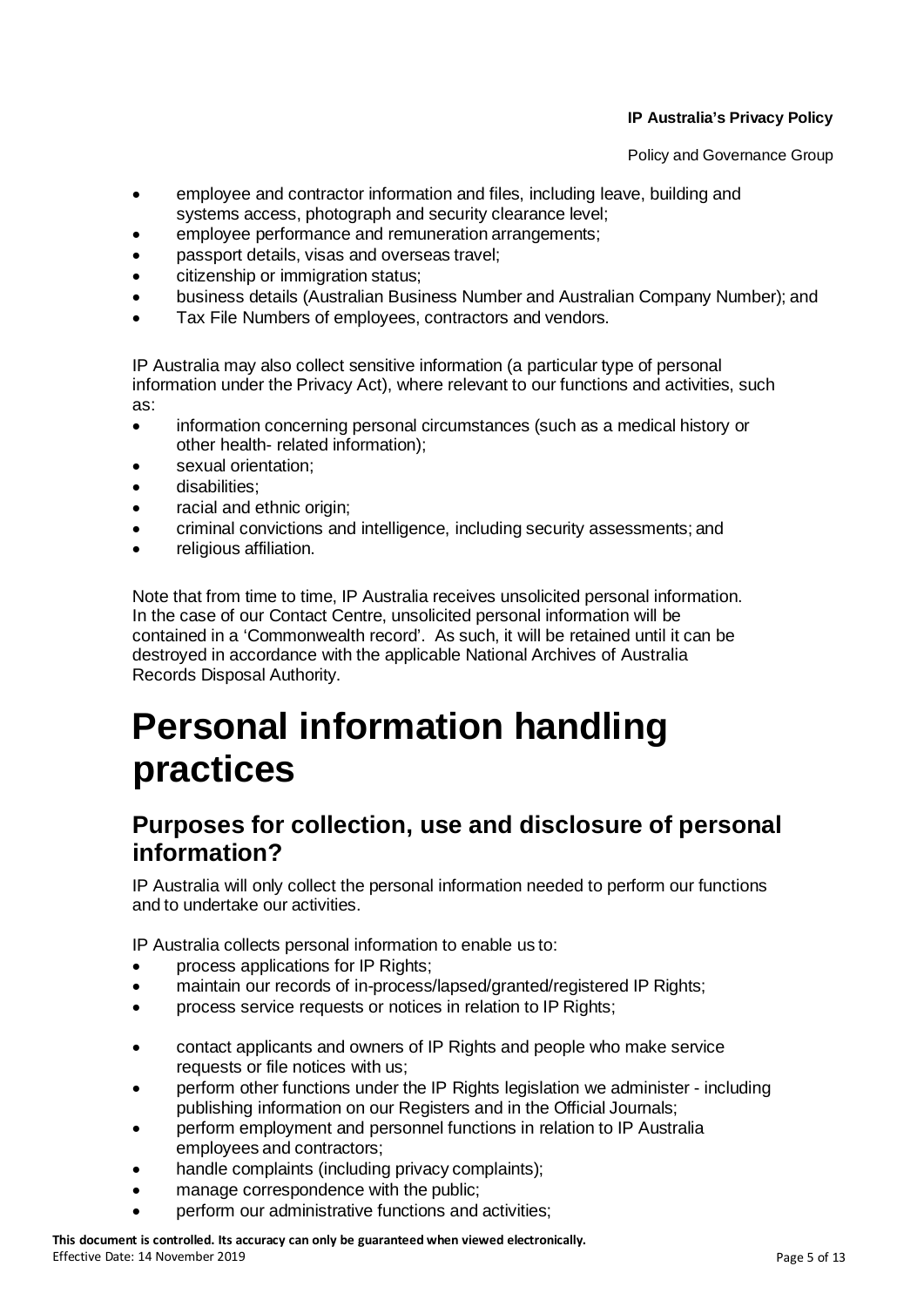Policy and Governance Group

- manage financial arrangements, such as payment to vendors, contracted service providers and funding recipients;
- keep our information and property secure (security information); and
- contribute to the World Intellectual Property Organization (WIPO) meetings, training and processes.

### **Collection of personal information**

IP Australia usually collects personal information via forms, online portals (such as eServices) and other electronic and paper correspondence.

IP Australia may also collect personal information via:

- telephone;
- face to face meetings;
- IP Australia's website, including use of our virtual assistant (Alex) or webchat; and
- IP Australia's social media websites and accounts.

#### **Collection of personal information from you**

Where possible, we will collect your personal information directly from you or your authorised representative.

If we receive your personal information from another party, we will contact you (if we have sufficient information to do so and it is reasonable in the circumstances). Some exceptions to advising you may arise where:

- you have provided consent or reasonably expect the collection to occur;
- the collection is required or authorised by or under law;
- the collection is for the purposes of an investigation or personnel issues; or
- the collection is for the purposes of litigation or legal advice.

There may also be instances in which we receive your personal information from our contracted service providers, who have collected your information on behalf of IP Australia.

#### **Social Networking Services**

We use social networking services such as Facebook, Twitter, Youtube and LinkedIn to communicate with the public. When you communicate with us using these services we may collect your personal information to communicate with you and the public.

The social networking service will also handle your personal information for its own purposes. These sites have their own privacy policies and data storage, which may include cookies. Your use of these services is governed by the individual conditions of each site.

#### **Contracted Service Providers**

The Privacy Act requires agencies to take contractual measures to ensure that contracted service providers (including sub-contractors) do not breach the APPs. IP Australia requires all contractors and their sub-contractors to comply with the requirements of the Privacy Act.

Such agreement between IP Australia and our contractors ensures that personal information in the possession of a contractor receives the same level of privacy protection as it would within IP Australia.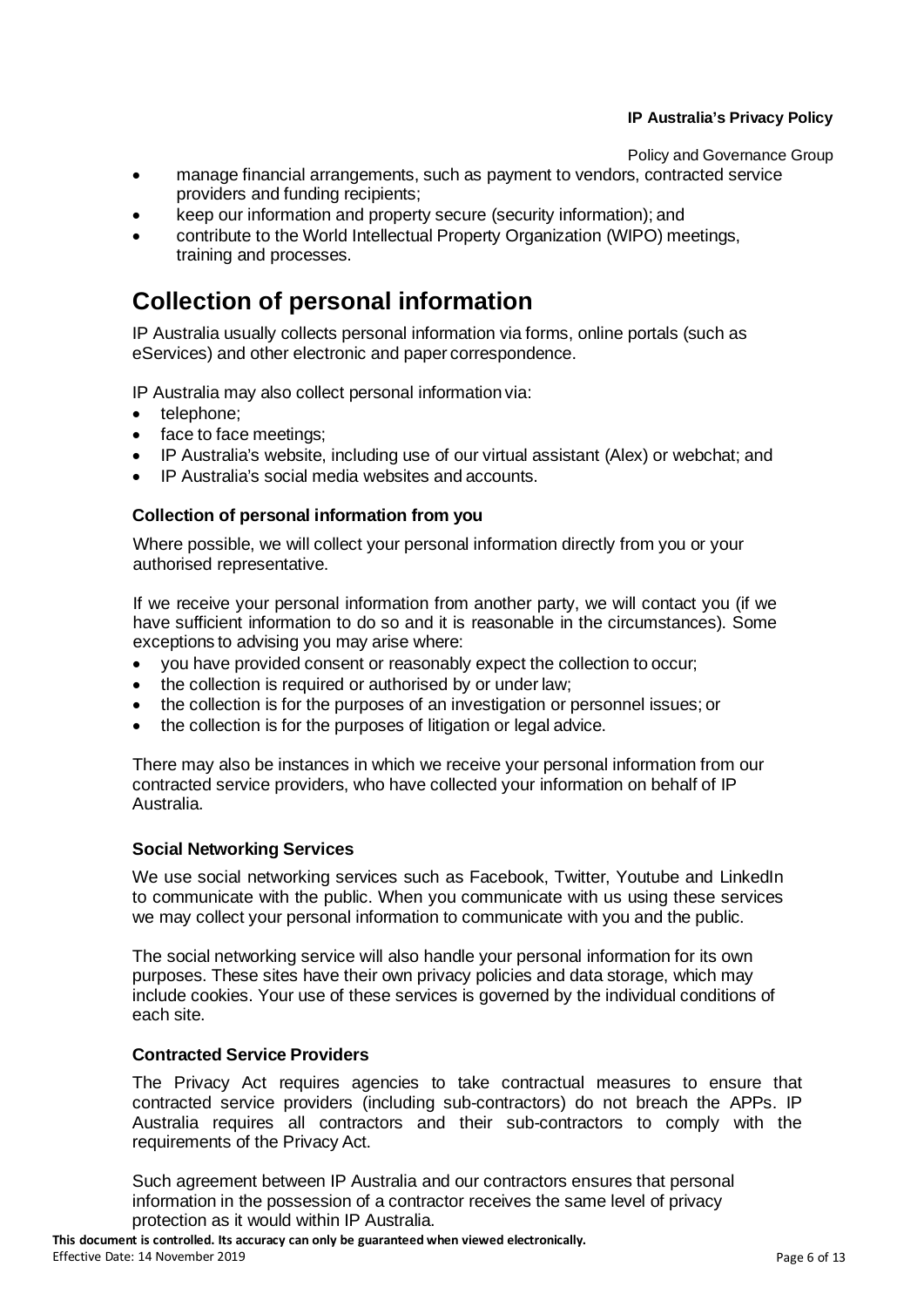### **Uses of personal information**

IP Australia uses personal information for the primary purpose for which it is collected. You will ordinarily be given information about the primary purpose of collection at the time the information is collected.

IP Australia also uses personal information for secondary purposes which are related to the primary purpose such as internal business practices, auditing, business planning, billing and improving our customer services.

#### **Uses - IP Rights personal information**

Under the IP Rights legislation we administer, IP Australia uses information, including personal information, for the primary purpose for which it was collected, including to:

- process applications for IP Rights;
- process requests or notices in relation to IP Rights;
- process requests for IP Australia's services, including training;
- respond to correspondence and customer feedback;
- provide Secretariat services;
- maintain contact with IP experts, IP offices, other government agencies, research institutions and other key stakeholders;
- enable IP Australia, and other people, to contact applicants and owners about their IP Rights, or about their requests or notices filed in relation to IP Rights;
- distribute relevant information to IP Rights applicants, owners and our mailing list subscribers;
- conduct market research and consultative review processes; and
- perform other functions under the IP Rights legislation.

#### **Uses - other personal information (not for the purposes of IP Rights)**

Personal information is used for the primary purpose for which it was collected, including to:

- perform IP Australia's other legislative and administrative functions and activities;
- perform employment and personnel functions in relation to employees and contractors;
- handle complaints;
- process requests (including request for access to information under legislative regimes, such as Freedom of Information); and
- provide correspondence.

Personal information is also used for some secondary purposes which are directly related to the primary purpose of collection. For example, we retain transcripts of webchats and virtual assistant conversations in order to improve the quality of answers we provide to members of the public about IP rights via these channels

### **Disclosure of personal information**

IP Australia can, and usually will, disclose personal information where:

- you have consented to the disclosure;
- you would reasonably expect that your information will be disclosed; or
- the disclosure is authorised or required by or under law.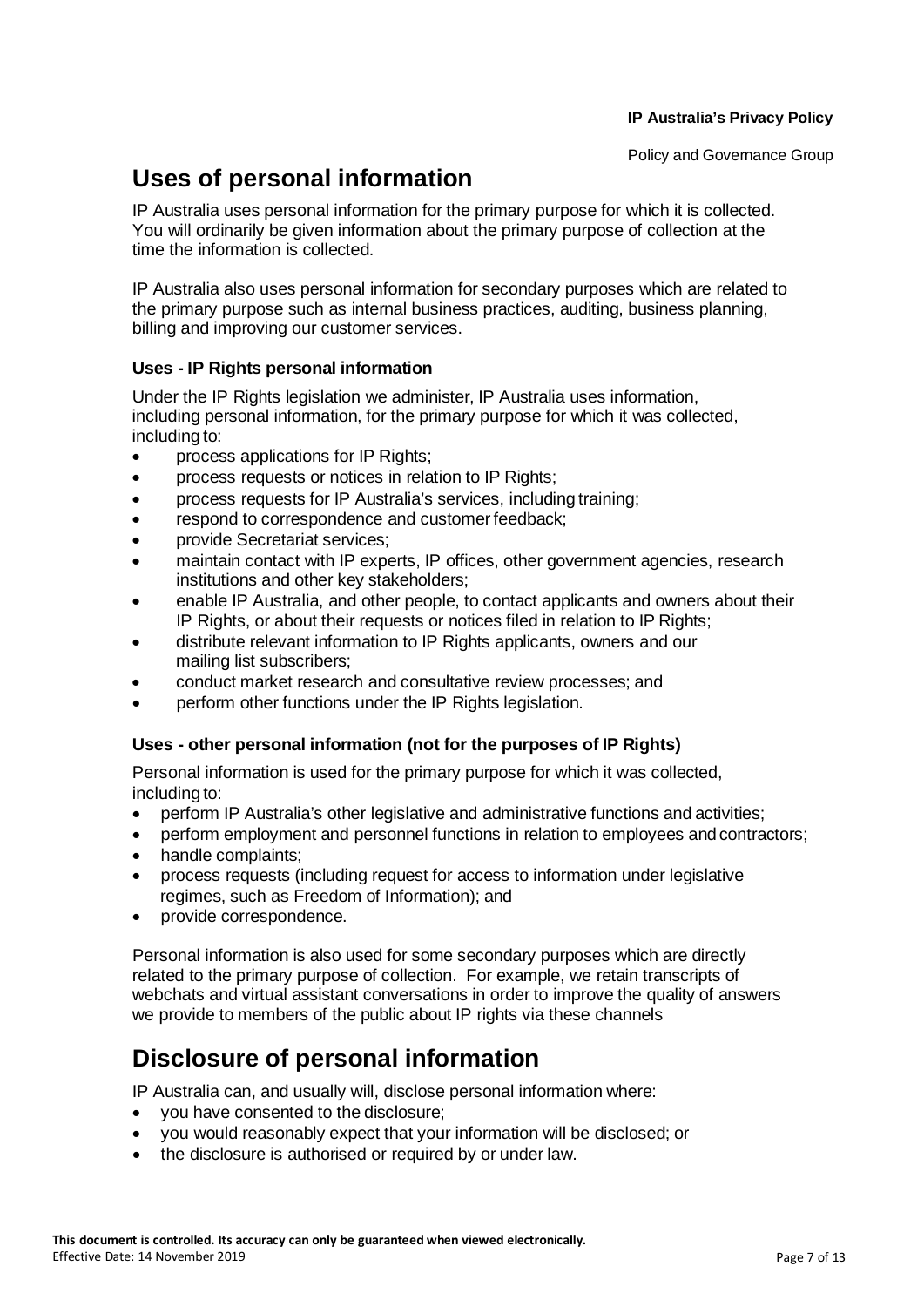Policy and Governance Group In particular, IP Australia discloses information, including personal information, about IP Rights applicants, owners and others as required under the IP Rights legislation we administer. Generally, this disclosure occurs via publication in the Official Journal, Registers, our databases and Application Programming Interfaces (APIs), all of which are publicly available on the Internet.

Disclosure of certain personal information enables other people to contact IP Rights applicants and owners to:

- challenge the validity of the IP Right they have been granted;
- challenge their eligibility to be granted the IP Right; and
- negotiate licensing, collaboration and other business ventures.

IP Australia also provides a variety of data products that are intended to suit the requirements of large companies, research organisations, libraries and overseas IP offices. This data includes personal information, such as names and addresses, but does not include any sensitive information. IP Australia's Bulk Data Terms and Conditions prohibit the use of this data for creation of mailing lists or other marketing material.

When IP Australia publishes personal information on the internet or in online databases, that information may be accessed by individuals anywhere in the world. IP Australia has no control over the subsequent use and disclosure of that personal data and cannot be accountable for any subsequent use under the Privacy Act.

IP Australia discloses personal information to other Australian Government agencies in accordance with provided notices and as required or authorised by or under law, such as Tax File Numbers and personnel records to the Australian Taxation Office.

IP Australia may also give personal information to our associated entities and Consultation Groups, such as:

- Trans-Tasman IP Attorneys Board;
- Trans-Tasman IP Attorneys Disciplinary Tribunal;
- Plant Breeder's Rights Consultation Group;
- Trade Marks and Designs Consultation Group; and
- Patents Consultation Group; and
- The IP Stakeholders Forum.

#### **Overseas recipients of personal information**

IP Australia discloses certain personal information to overseas recipients with consent, where authorised by or under law, or in accordance with an international treaty or convention, and as listed below:

- In accordance with IP Rights legislation, IP Australia publishes IP Rights-related personal information on the IP Australia website. Once information is available on the internet, it is accessible world-wide and may be collected by overseas recipients.
- IP Australia acts as an Office of Origin for the International Bureau of WIPO. On behalf of an applicant, IP Australia will file applications for IP Rights with the International Bureau ofWIPO in Geneva, Switzerland.
- IP Australia may disclose the following details of technical trainers to WIPO and the Association of Southeast Asian Nations countries:
	- name, date of birth:
	- biographical details, including qualifications, education and experience; and
	- passport and visa details and citizenship.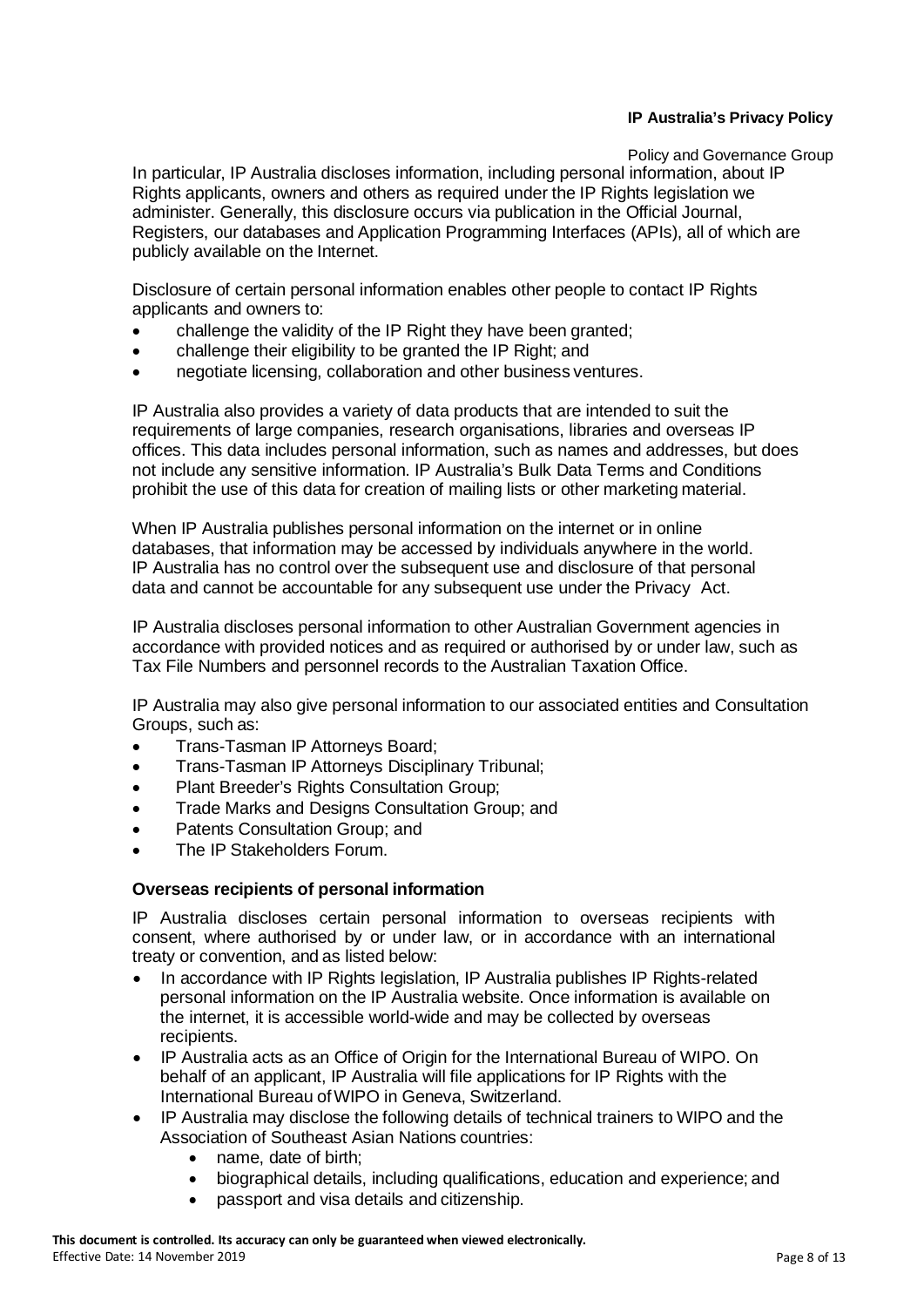Policy and Governance Group

- IP Australia may also disclose certain information about IP Rights to overseas IP Offices. It is not practicable to list all countries that IP Australia may disclose this information to, however, if you would like further information on this, please [contact](https://www.ipaustralia.gov.au/about-us/contact-us)  [us.](https://www.ipaustralia.gov.au/about-us/contact-us)
- IP Australia uses contracted service providers to provide its Contact Centre. If you provide personal information when you are using services such as the virtual assistant or webchat, our service providers will retain transcripts of the interaction. The transcripts will be retained for the purpose of answering your enquiries, and training and development to improve service delivery. Our service providers will store the information you provide in datacentres located in Australia and the United States of America.

Further details of IP Australia's current personal information holdings, and any disclosure of personal information to overseas recipients, are provided in the [IP](https://www.ipaustralia.gov.au/about-us/agency-overview/privacy-policy/information-digest)  Australia – [Information](https://www.ipaustralia.gov.au/about-us/agency-overview/privacy-policy/information-digest) Digest.

#### **Accidental or unauthorised disclosure of personal information**

At IP Australia we do our best to ensure that accidental or unauthorised disclosure of personal information does not occur. If an accidental or unauthorised disclosure of personal information does occur, we will take it seriously, and deal with it promptly.

Internal auditing of the processes that enable the disclosure of information assists to ensure that any accidental disclosure of, or interference with, personal information by IP Australia is identified quickly and remedied promptly.

IP Australia bases its process for handling personal information security breaches on OAIC's *Data Breach Notification - A Guide to Handling Personal [Information](https://www.oaic.gov.au/privacy-law/privacy-archive/privacy-resources-archive/data-breach-notification-a-guide-to-handling-personal-information-security-breaches) Security [Breaches.](https://www.oaic.gov.au/privacy-law/privacy-archive/privacy-resources-archive/data-breach-notification-a-guide-to-handling-personal-information-security-breaches)*

## **Access to, and correction of, Personal Information**

### **Request for access or correction**

You may request access to personal information we hold about you. We will provide you with access as requested, if it is reasonable and practicable to do so. There may be instances where IP Australia may refuse your request, as discussed below.

You may request corrections to any of your personal information that IP Australia holds to ensure the information is accurate, up to date, complete, relevant and not misleading. IP Australia must be satisfied that you are seeking access to or correction of your own personal information. We may ask you to provide verification of your identity.

This process is free of charge.

You can access or correct personal information we hold about you by contacting us: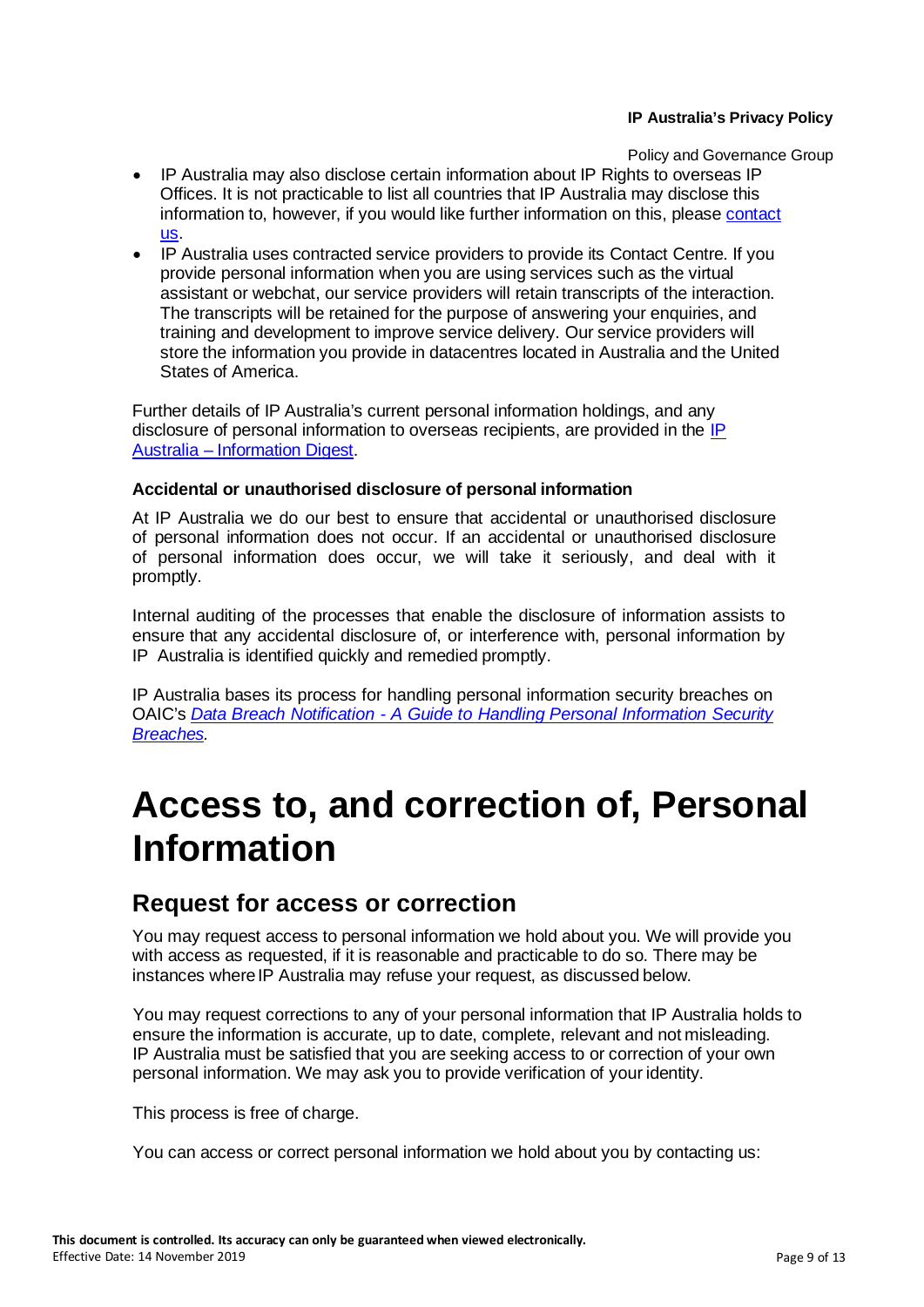Policy and Governance Group

| Email                    | privacy@ipaustralia.gov.au                                      |
|--------------------------|-----------------------------------------------------------------|
| Telephone                | 1300 65 10 10 (callers within Australia)                        |
| International<br>Callers | +61 2 6283 2999                                                 |
| <b>TTY</b>               | The National Relay Service on TTY 13 36 77; or                  |
|                          | Speak and Listen on 1300 555 727 (for hearing impaired callers) |
| Translating &            | 13 14 50 (within Australia); or                                 |
| interpreting service     | +613 9268 8332 (outside Australia)                              |
| Post                     | <b>Privacy Contact Officer</b>                                  |
|                          | <b>IP</b> Australia                                             |
|                          | <b>PO Box 200</b>                                               |
|                          | Woden ACT 2606                                                  |
|                          | Australia                                                       |

### **Response to request for access or correction**

IP Australia will acknowledge your request within 5 business days.

We will provide you with a written response within 30 calendar days after receiving your request, by:

- providing access to the documents;
- advising you of our decision to refuse access to or correction of documents; or
- advising you of any difficulties we have encountered in actioning your request, in which case we will provide you with an expected timeframe for finalising your request.

If your request requires a significant number of documents or requires consultation with other parties, we may ask you to make a [request](https://www.ipaustralia.gov.au/about-us/accountability-and-reporting/freedom-of-information) under the *Freedom of Information Act 1982*, in order to provide a clear structure for our response to your request.

There are also specific provisions in the IP Rights legislation about access to the information we hold, including access by other people to this information. See the IP Australia – [Information](https://www.ipaustralia.gov.au/about-us/agency-overview/privacy-policy/information-digest) Digest for further information.

# **Enquiries and Complaints about privacy**

### **How to enquire or complain**

If you wish to enquire or make a complaint about the way IP Australia has handled your personal information, you may:

| Online form | Complete the Online Enquiry Form |
|-------------|----------------------------------|
| Email       | privacy@ipaustralia.gov.au       |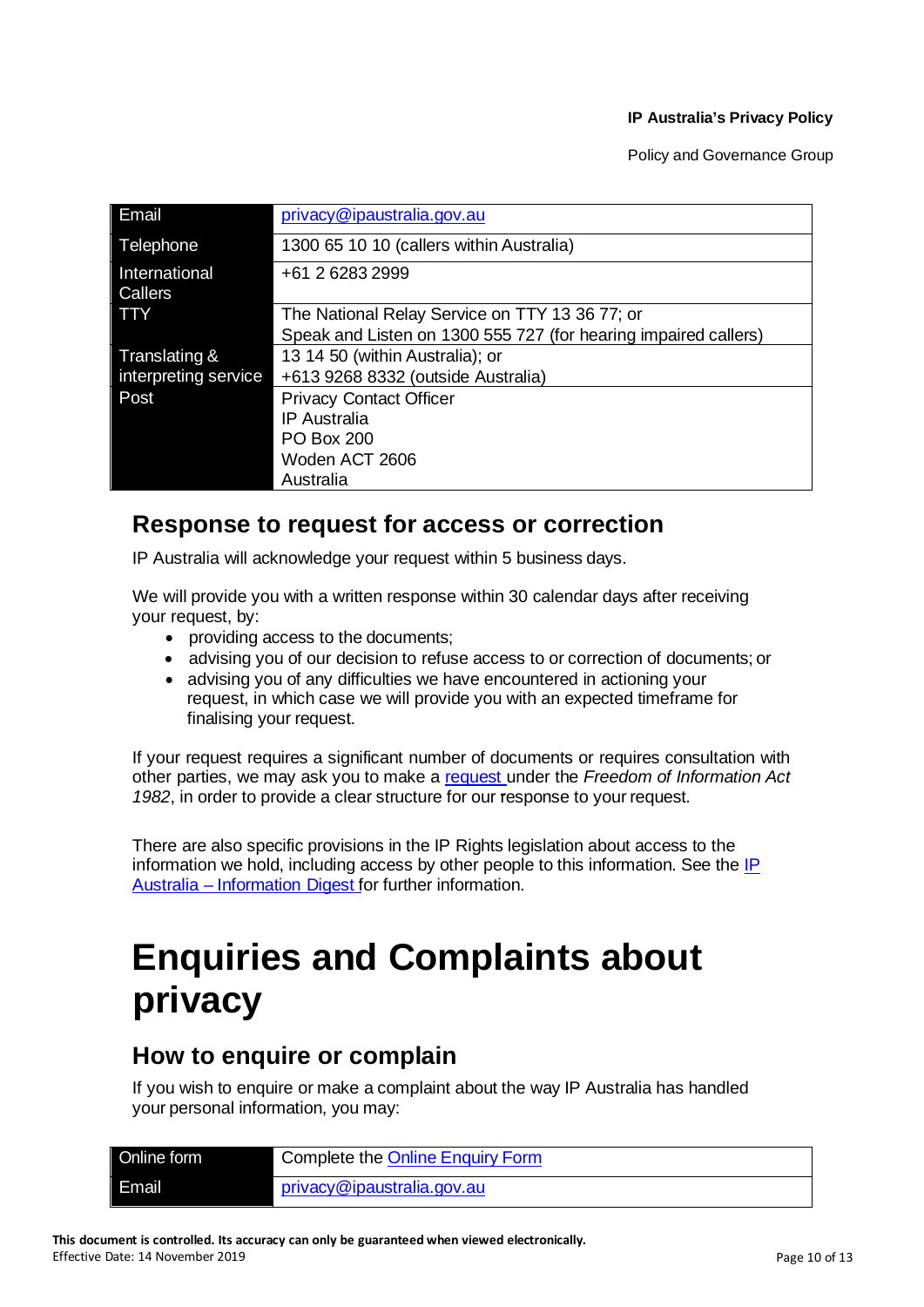Policy and Governance Group

| Telephone                    | 1300 65 10 10 (callers within Australia)                        |
|------------------------------|-----------------------------------------------------------------|
| <b>International Callers</b> | +61 2 6283 2999                                                 |
| <b>TTY</b>                   | The National Relay Service on TTY 13 36 77; or                  |
|                              | Speak and Listen on 1300 555 727 (for hearing impaired callers) |
| Translating &                | 13 14 50 (within Australia); or                                 |
| interpreting service         | +613 9268 8332 (outside Australia)                              |
| Post                         | <b>Privacy Officer IP</b>                                       |
|                              | Australia                                                       |
|                              | <b>PO Box 200</b>                                               |
|                              | Woden ACT 2606                                                  |
|                              | Australia                                                       |

### **Complaints handling process**

We will acknowledge that we have received your complaint within 5 business days.

We will usually respond to your privacy complaint within 30 calendar days after the request is made, if you provide your contact details.

We are committed to quick and fair resolution of customer complaints and will ensure any privacy complaint is taken seriously. You will be treated professionally and respectfully at all times.

### **Complaint to the Office of the Australian Information Commissioner**

If you are dissatisfied with the way IP Australia handles a privacy complaint, you may contact the Office of the Australian Information Commissioner (OAIC):

| l Email   | enquiries@oaic.gov.au                                                                |
|-----------|--------------------------------------------------------------------------------------|
| Telephone | 1300 363 992                                                                         |
| Post.     | Office of the Australian Information Commissioner<br>GPO Box 5218<br>Sydney NSW 2001 |

You may also make a complaint directly to the Information Commissioner, however, the Commissioner may recommend you try to resolve the complaint with IP Australia first.

The OAIC has a [complaint](https://www.oaic.gov.au/individuals/privacy-complaint-checker/) checker which may assist in determining whether you can lodge your complaint with OIAC.

# **Data Security – Storage and disposal of personal information**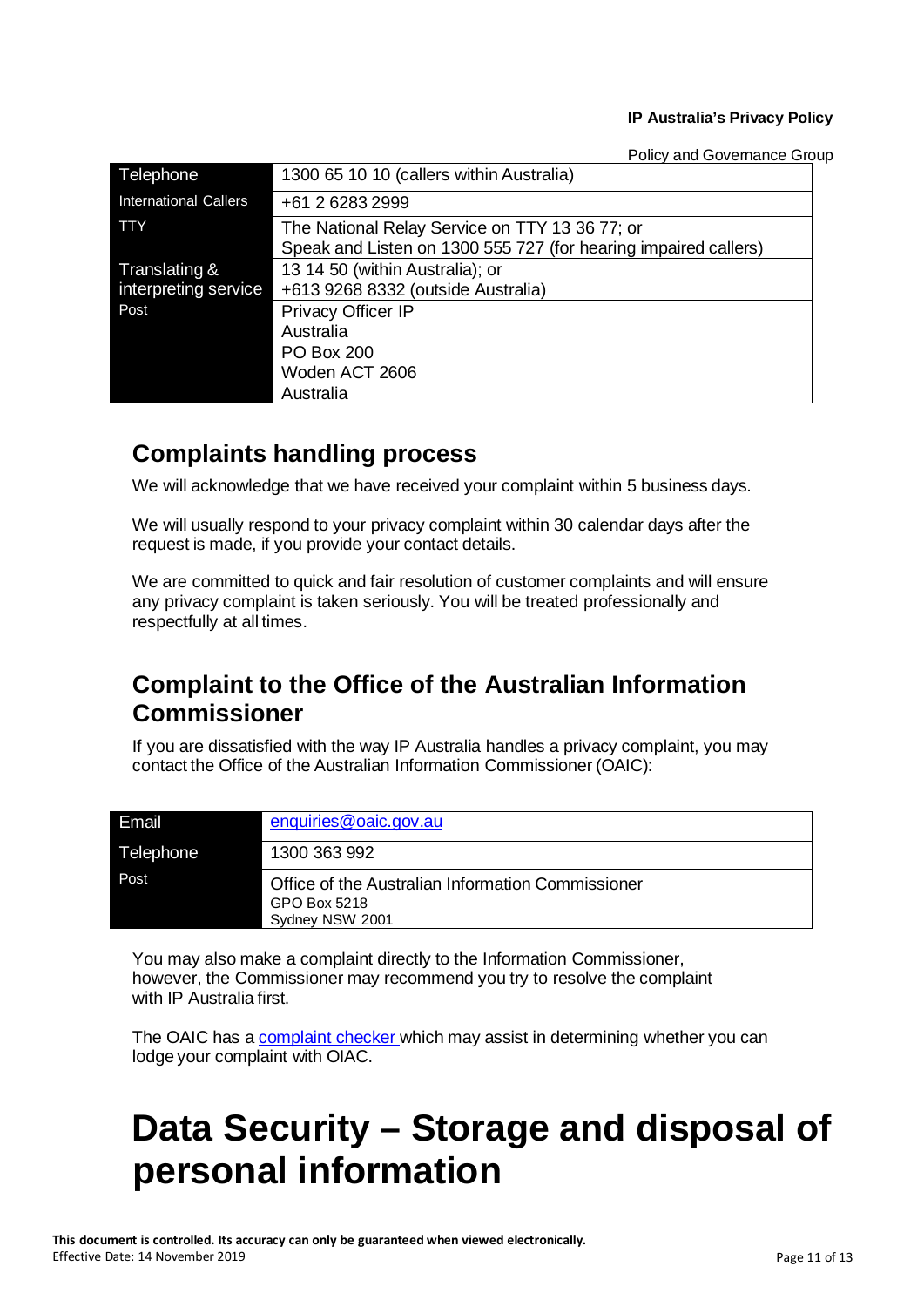### **Storage of personal information**

IP Australia is certified under International Quality Standard ISO 9001:2015 for our key customer transactions.

Collected personal information is held securely in IP Australia's electronic, paper recordkeeping systems and in the cloud. IP Australia will store information collected from the Transactional Digital Services (TDS) Party Address Book in the cloud.

IP Australia has controls in place to protect against interference with personal information by way of unauthorised access, misuse, loss, modification, or disclosure including in the following ways:

- access to information collected from individuals is limited to authorised persons with a need-to- know by way of audited technical controls;
- our internal network, electronic records management system, and databases are protected using firewall, intrusion detection and prevention, antivirus, user authentication complexity, and other ICT Security technologies and protocols;
- transactions made using the eServices sections of IP Australia's website are encrypted and monitored against misuse;
- web transactions are conducted through an Australian Signals Directorate certified gateway;
- our web services are vulnerability tested against intrusion;
- paper files containing sensitive information are protected in accordance with Australian Government Protective Information Security Management Protocol and the Protective Security Policy [Framework](https://www.protectivesecurity.gov.au/Pages/default.aspx) and secured in locked cabinets, Australian Government-approved protective security containers or Secure Rooms with restricted access;
- IP Australia's premises are under 24-hour surveillance and access is via security passes only, with all access (and attempted access) logged electronically;
- IP Australia regularly conducts system audits and staff training to ensure we adhere to our established protective and ICT Security compliance and best practices; and
- aftercare measures (including return of devices and signing secrecy documents) are taken to support the removal of access to personal information when no longer required.

### **Disposal of personal information**

Storage of information (and the disposal of information when no longer required) is managed in accordance with Commonwealth records management requirements, including the *Archives Act 1983,* Records Authorities and General Disposal Authorities.

# **Remaining anonymous or using a pseudonym**

You have the right to contact IP Australia anonymously or using a pseudonym (unless there is a legislative requirement that prevents this or it is impractical for IP Australia to deal with an unidentified individual).

**This document is controlled. Its accuracy can only be guaranteed when viewed electronically.** Effective Date: 14 November 2019 **Page 12 of 13** and the US and the US and the US and the Page 12 of 13 Where you wish to make an enquiry or give us feedback, you may have the option of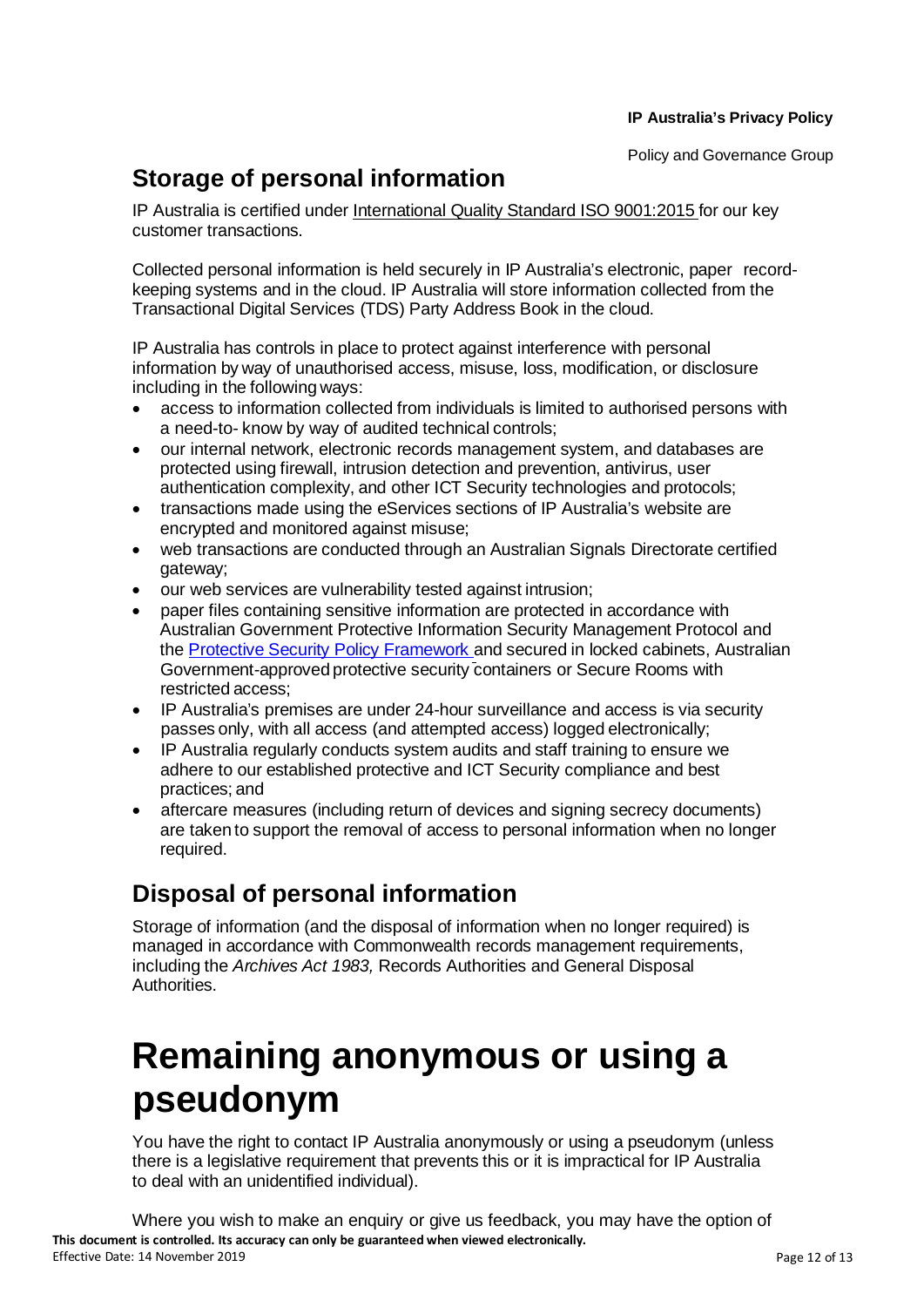Policy and Governance Group

not identifying yourself. For example, you may sign up for our news services using a pseudonymous email address.

You should be aware, however, that there may be instances where we cannot respond to your enquiry or properly investigate a complaint if you do not provide contact details or sufficient information. Please note that it is not possible to apply for or own IP Rights anonymously or under a pseudonym.

# **How to Contact Us**

Contact IP Australia if you want to:

- obtain access to your personal information held by IP Australia;
- request correction of your personal information held by IP Australia;
- make an enquiry or complaint about IP Australia's compliance with the APPs; or
- ask any questions about our Privacy Policy.

You can contact us by:

| Email                           | privacy@ipaustralia.gov.au                                      |
|---------------------------------|-----------------------------------------------------------------|
| Telephone                       | 1300 65 10 10 (callers within Australia)                        |
| International<br><b>Callers</b> | +61 2 6283 2999                                                 |
| <b>TTY</b>                      | The National Relay Service on TTY 13 36 77; or                  |
|                                 | Speak and Listen on 1300 555 727 (for hearing impaired callers) |
| Translating<br>$\mathcal{E}$    | 13 14 50 (within Australia); or                                 |
| interpreting service            | +613 9268 8332 (outside Australia)                              |
| Post                            | <b>Privacy Contact Officer</b>                                  |
|                                 | <b>IP</b> Australia                                             |
|                                 | <b>PO Box 200</b>                                               |
|                                 | Woden ACT 2606                                                  |
|                                 | Australia                                                       |

# **Privacy Policy Updates**

We will update this Privacy Policy annually or when our information handling practices change, including when the OAIC guidance material is revised or legislative amendments are made to the PrivacyAct. Updates will be publicised on our website and through our email lists.

The IP Australia – [Information](https://www.ipaustralia.gov.au/about-us/agency-overview/privacy-policy/information-digest) Digest will be updated annually.

# **Copy of this policy**

This policy and associated IP Australia documents are published on our website: [www.ipaustralia.gov.au.](http://www.ipaustralia.gov.au/)

If you wish to access this policy in an alternative format or hard copy, please [contact](https://www.ipaustralia.gov.au/about-us/contact-us-form) IP Australia.